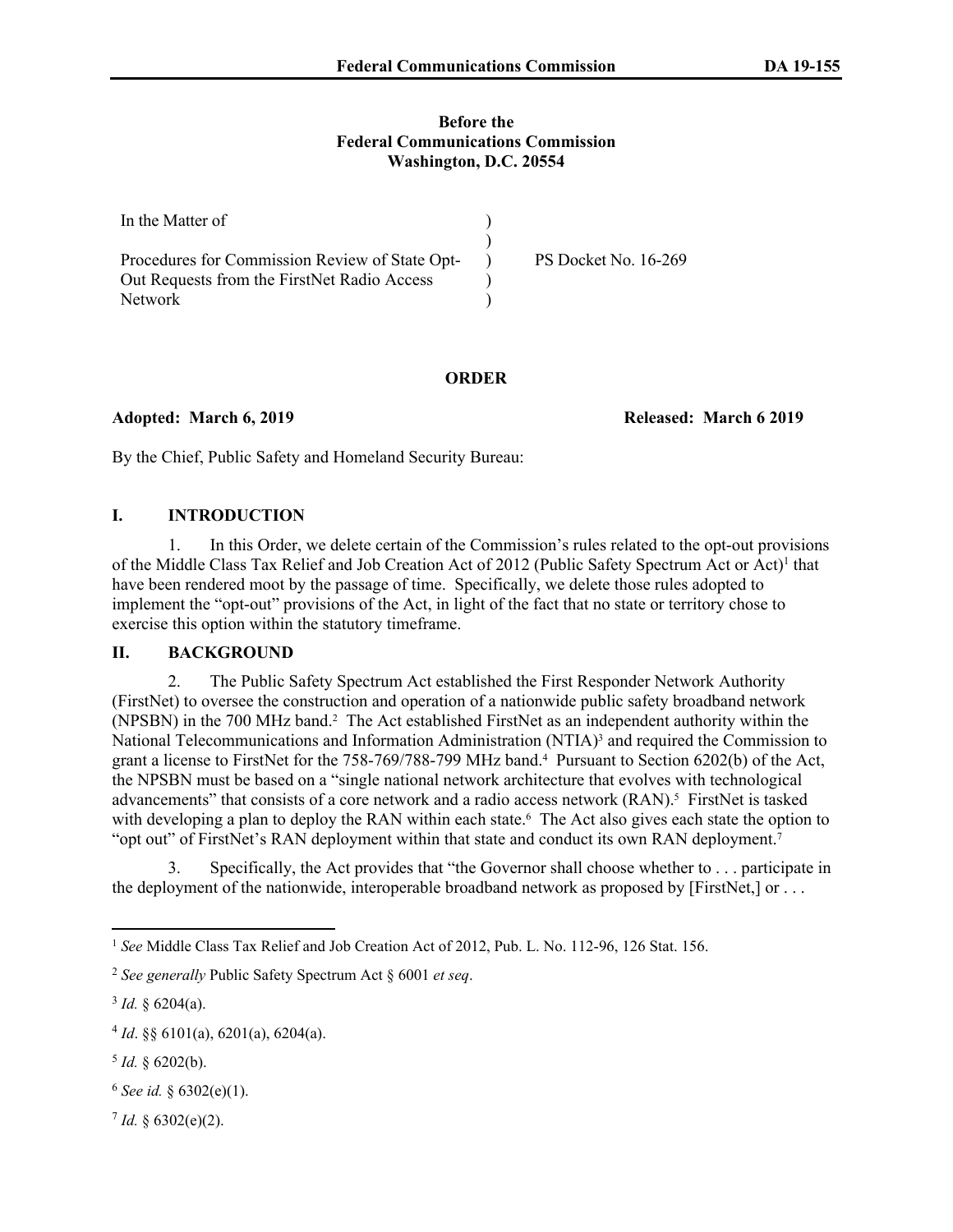conduct its own deployment of a radio access network in such State."<sup>8</sup> Under Section 6302(e)(2) of the Act, each Governor has 90 days from the receipt of notice by FirstNet under Section  $6302(e)(1)$  to choose whether to participate in the NPSBN or elect for the state to conduct its own RAN deployment.<sup>9</sup> If a Governor chooses not to participate in the NPSBN, Section 6302(e)(3)(A) of the Act requires the Governor to "notify [FirstNet], the NTIA, and the Commission of such decision."10 The Act also states that an opt-out state "shall submit" to the Commission an "alternative plan" for "the construction, maintenance, operation, and improvements" of the RAN within the state.<sup>11</sup>

4. On June 22, 2017, the Commission adopted a *Report and Order* establishing procedures for administering the state opt-out process as provided under the Public Safety Spectrum Act.<sup>12</sup> In the *Report and Order* the Commission directed FirstNet to notify the Bureau when it had provided states the requisite "notice" under the Act.<sup>13</sup> The Commission also directed the Bureau to issue a Public Notice announcing the commencement of the 90-day period and specifying the deadline for states to file opt-out notifications with the Commission, FirstNet, and NTIA.<sup>14</sup> In the event a state elected to opt out, the Commission adopted procedures for interested parties to intervene in a particular state's proceeding, procedures for filing alternative state plans and for the content of such plans, and for filing comments addressing the plans.<sup>15</sup>

5. The Bureau issued three such Public Notices. On October 2, 2017, the Bureau notified the Governors of 52 states and territories that their deadline would be December 28, 2017, to submit an opt-out notification.<sup>16</sup> On November 1, 2017, the Bureau issued a Public Notice setting the same deadline for Puerto Rico's Governor to make his election.<sup>17</sup> On December 15, 2017, the Bureau issued a final Public Notice setting a March 12, 2018 deadline for the remaining three territories (American Samoa,

8 *Id.*

 $9$  *Id.* § 6203(e)(2).

 $10$  *Id.* § 6302(e)(3)(A).

<sup>11</sup> *Id.* § 6302(e)(3)(C)(i).

<sup>12</sup> *See Procedures for Commission Review of State Opt-Out Requests from the FirstNet Radio Access Network*, PS Docket No. 16-269, Report and Order, 32 FCC Rcd 5311 (2017) (*Report and Order*); *see also Procedures for Commission Review of State Opt-Out Requests from the FirstNet Radio Access Network*, PS Docket No. 16-269, Order, 32 FCC Rcd 7189 (2017).

<sup>13</sup> *Report and Order,* 32 FCC Rcd at 5315, para. 11.

<sup>14</sup> *Id*.

<sup>15</sup> *Report and Order*, 32 FCC Rcd at 5316-5319, paras. 13-28; 47 C.F.R. §§ 90.532(c)-(f).

<sup>16</sup> *Public Safety and Homeland Security Bureau Announces 90-Day Deadline for Governors to Elect Whether to Opt Out of the FirstNet Radio Access Network*, PS Docket No. 16-269, Public Notice, 32 FCC Rcd 7348, 7349 (PSHSB 2017). This Public Notice covered the 50 states, the District of Columbia, and the U.S. Virgin Islands.

<sup>17</sup> *Public Safety and Homeland Security Bureau Announces 90-Day Deadline for Governor of Puerto Rico to Elect Whether to Opt Out of the FirstNet Radio Access Network*, PS Docket No. 16-269, Public Notice, 32 FCC Rcd 9288, 9289 (PSHSB 2017). Due to Hurricane Maria, FirstNet was delayed in confirming Puerto Rico's receipt of the (continued….)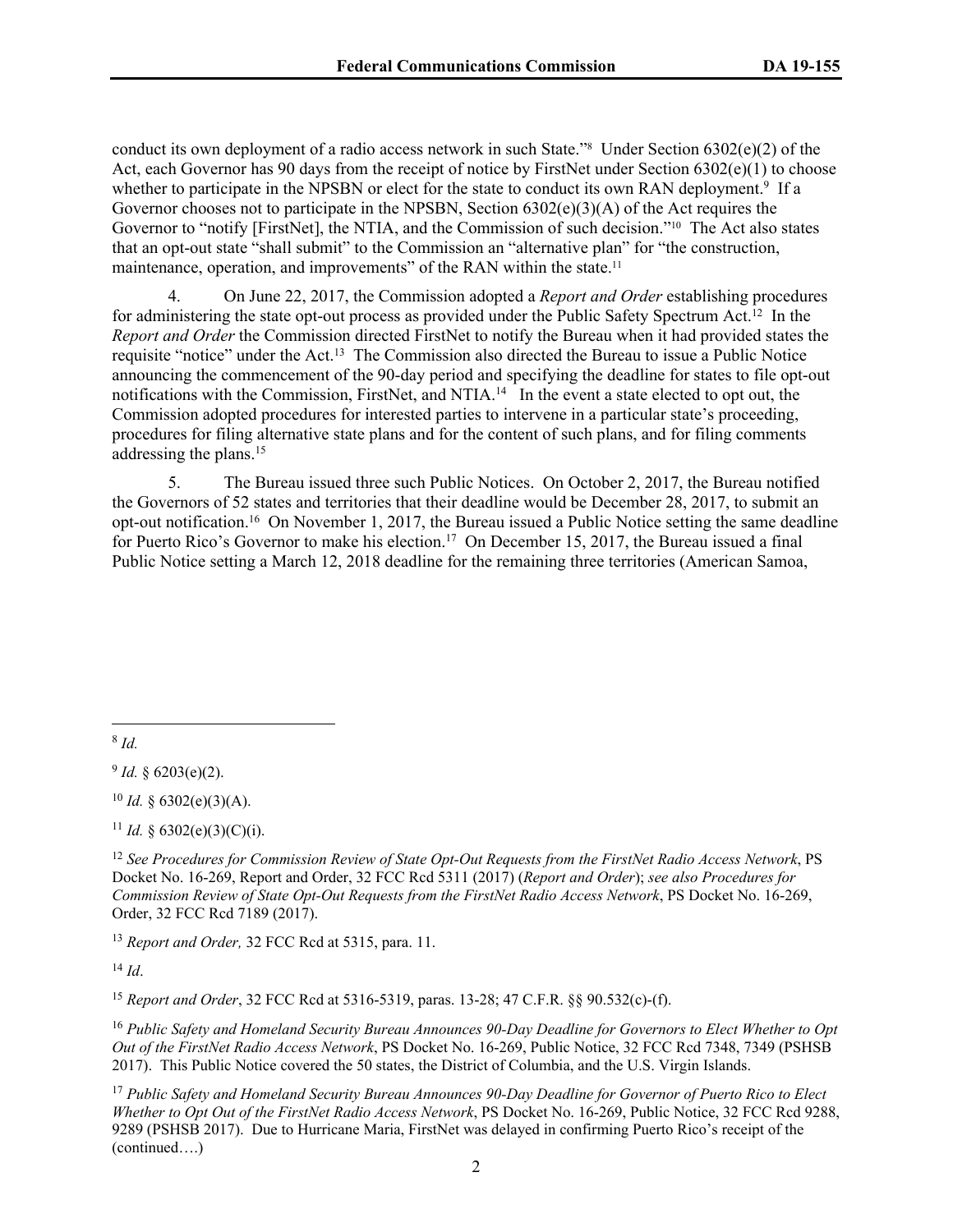Guam, and the Northern Mariana Islands).<sup>18</sup> Subsequent to the issuance of these Public Notices, no state or territory filed an opt-out notification with the Commission within the statutory timeframe or otherwise.

# **III. ORDER**

6. In light of the fact that no state or territory elected to opt out within the statutory timeframe, there is no continued need for the rules that the Commission adopted to administer the opt-out process (*i.e.*, 47 C.F.R. § 90.532(b)-(f)), and we therefore delete those rules. An agency may forego notice and comment rulemaking "when the agency for good cause finds . . . that notice and public procedure thereon are impracticable, unnecessary, or contrary to the public interest."<sup>19</sup> We find here that notice and comment rulemaking is unnecessary and contrary to the public interest because the lack of any opt-out election by any state or territory has rendered the opt-out rules moot. As the opt-out rules no longer have any practical or legal effect, expunging them from the Code of Federal Regulations will avoid any potential confusion about their continuing applicability. Such expungement is also inconsequential to the industry and the public, and conducting additional processes would be a waste of public resources and otherwise contrary to the public interest.

### **IV. PROCEDURAL MATTERS**

7. *Regulatory Flexibility Act.* Under Section 604(a) of the Regulatory Flexibility Act, the Bureau is not required to prepare a final regulatory flexibility analysis because the Order does not require notice-and-comment rulemaking.<sup>20</sup>

8. *Paperwork Reduction Act of 1995*. This document does not contain new or modified information collection requirements subject to the Paperwork Reduction Act of 1995 (PRA), Public Law 104-13. In addition, therefore, it does not contain any new or modified information collection burden for small business concerns with fewer than 25 employees, pursuant to the Small Business Paperwork Relief Act of 2002, Public Law 107-198, *see* 44 U.S.C. 3506(c)(4).

9. *Congressional Review Act.* The Bureau will send a copy of this Order to Congress and the Government Accountability Office pursuant to the Congressional Review Act, *see* 5 U.S.C. 801(a)(1)(A).

10. *Accessible Formats.* To request materials in accessible formats for people with disabilities (Braille, large print, electronic files, audio format), send an e-mail to [FCC504@fcc.gov](mailto:FCC504@fcc.gov) or call the Consumer & Governmental Affairs Bureau at 202-418-0530 (voice), 202-418-0432 (TTY).

# **V. ORDERING CLAUSES**

11. Accordingly, IT IS ORDERED that part 90 of the Commission's rules IS AMENDED, as set forth in the attached Appendix, pursuant to the authority contained in Sections 4(i), 4(j), 301, and 303 of the Communications Act of 1934, as amended, 47 U.S.C. §§ 154(i), 154(j), 301, 303, Title VI, Sections 6003, 6203, and 6302(e), of the Middle Class Tax Relief and Job Creation Act of 2012, Pub. L. No. 112-

(Continued from previous page) notice, but subsequently confirmed that the Puerto Rico governor's office received FirstNet's notice on September 29, 2017, the same day as the other initial 52 states and territories receiving notice. *Id.* at 9288-89.

<sup>18</sup> *Public Safety and Homeland Security Bureau Announces 90-Day Deadline for Governors of American Samoa, Guam, and the Northern Mariana Islands to Elect Whether to Opt Out of the FirstNet Radio Access Network*, PS Docket No. 16-269, Public Notice, 32 FCC Rcd 10337, 10338 (PSHSB 2017).

<sup>19</sup> 5 U.S.C. § 553(b)(B); *see Util. Solid Waste Activities Grp. v. EPA*, 236 F.3d 749, 755 (D.C. Cir. 2001) (stating that notice and comment is "unnecessary" when it involves a "routine determination, insignificant in nature and impact, and inconsequential to the industry and to the public" (internal quotation marks omitted)); S. Doc. No. 79- 248, at 200, 258 (indicating that notice and comment is "contrary to the public interest" when the public lacks interest in a rulemaking).

<sup>20</sup> *See* 5 U.S.C. § 604(a).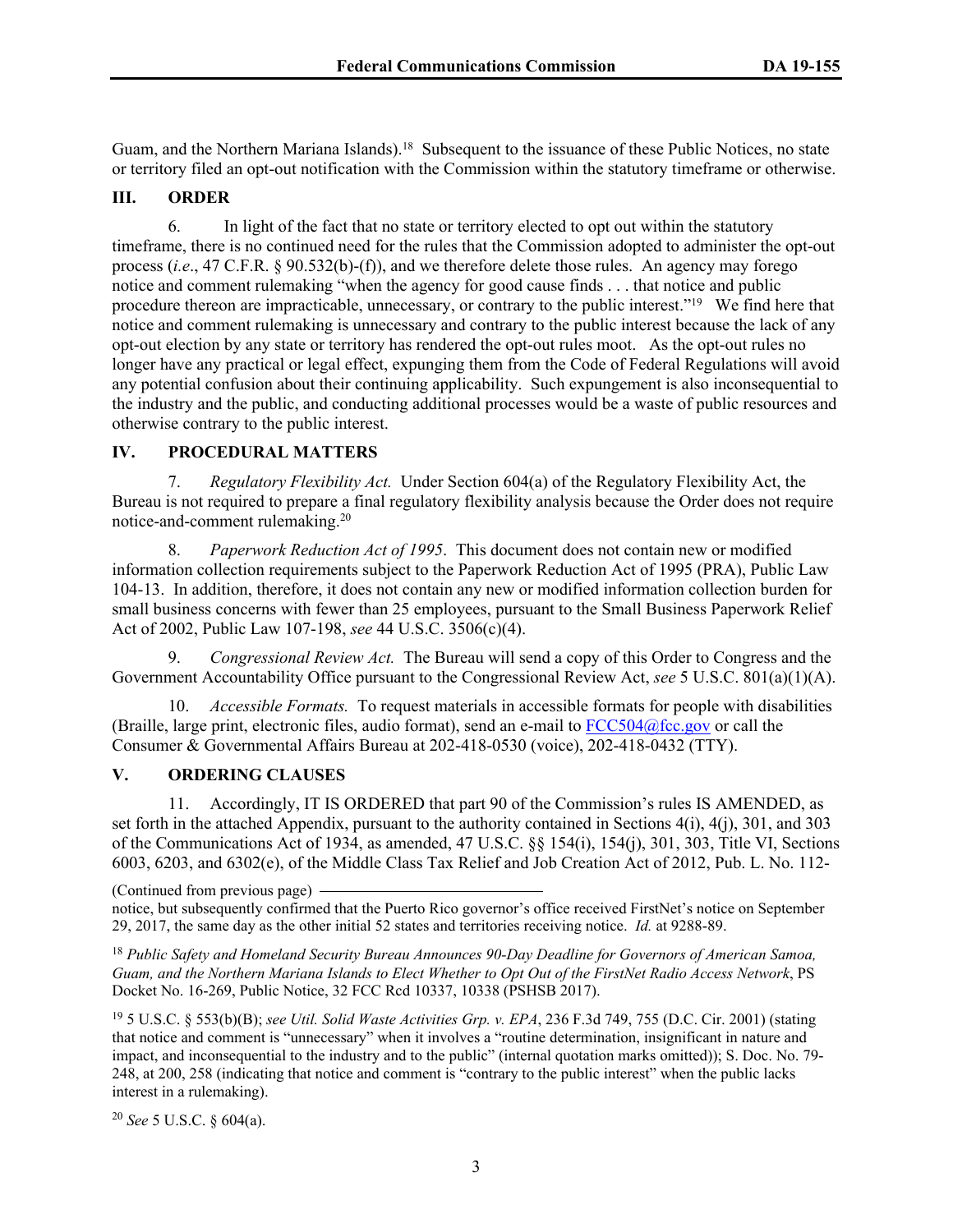96, §§ 6003, 6302(e), 126 Stat. 156, 204-05, 219-21, and Sections 0.191 and 0.392 of the Commission's rules, 47 C.F.R. §§ 0.191, 0.392, and that this Order in PS Docket No. 16-269 IS ADOPTED. This Order and the amended rules will become effective thirty days after publication in the Federal Register.

12. IT IS FURTHER ORDERED that the Secretary shall cause this Order to be published in the Federal Register.

#### FEDERAL COMMUNICATIONS COMMISSION

Lisa M. Fowlkes Chief, Public Safety and Homeland Security Bureau